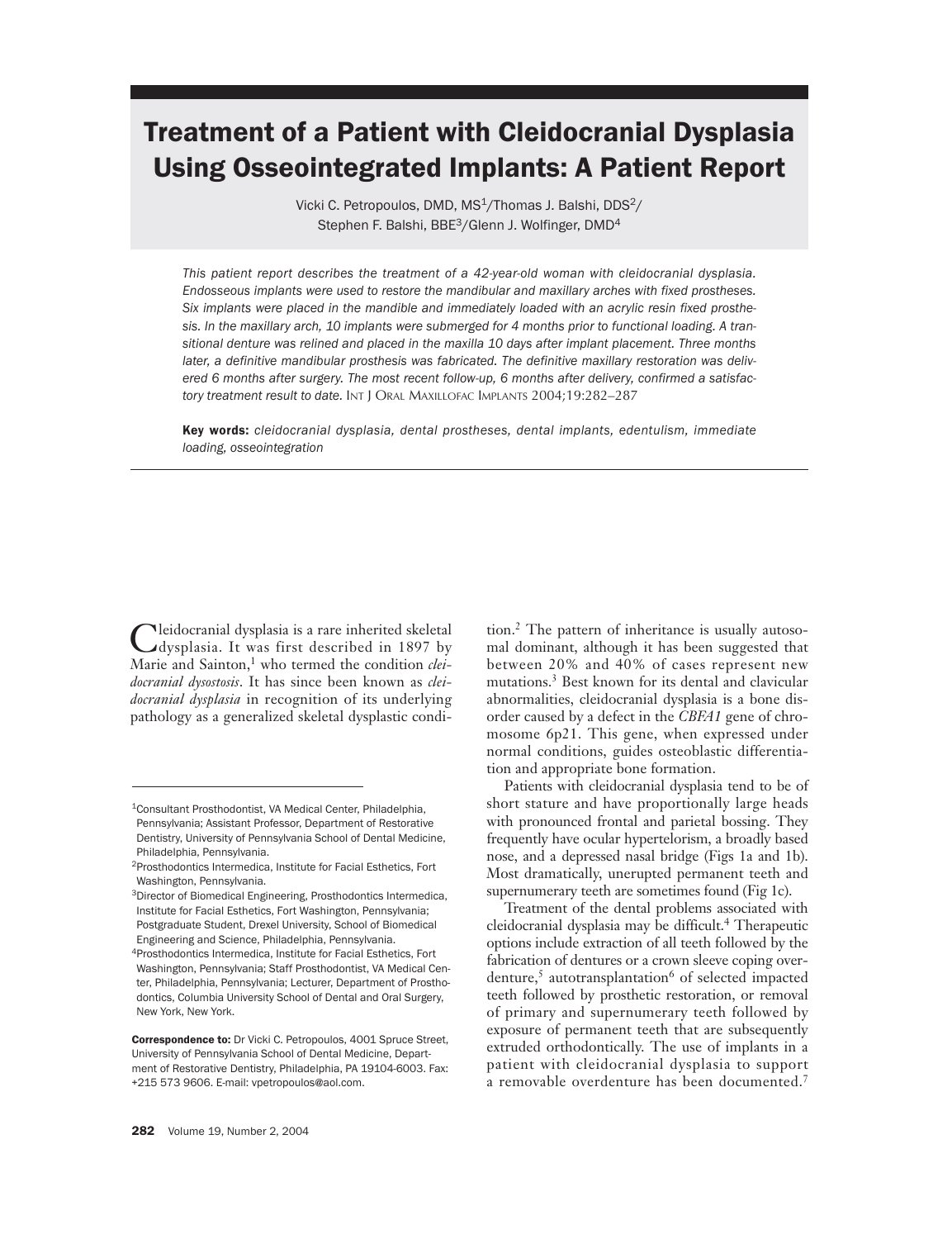

Fig 1a Preoperative full face showing. Note the broad base of the nose and the depressed nasal bridge.

Fig 2 Panoramic radiograph showing numerous supernumerary and primary teeth.



Fig 1b Preoperative profile view of patient.



Fig 1c Preoperative intraoral photograph of maxillary and mandibular teeth in occlusion.



However, there is a paucity of documented cases using implants to support an implant-supported fixed prosthesis with this population. Likewise, immediate loading and function have not been studied with this population. Although cleidocranial dysplasia is a bone disorder caused by a defect in the gene that guides osteoblastic differentiation and bone formation, using implants in such a case seems logical since there have been documented cases of bone formation around orthodontically erupted teeth in patients with cleidocranial dysplasia.8

# CASE REPORT

#### Patient History

The patient was a 42-year-old woman born with cleidocranial dysplasia. She was missing a piece of her clavicle and had the facial anomalies common among those with this condition (Figs 1a and 1b). The patient, who was in good general health, with no known allergies or sensitivities to medications, presented for treatment related to reconstruction of her dentition. As a child, she had undergone several unsuccessful surgeries to expose unerupted teeth. Her chief complaints were, "I have ugly teeth," "I am unable to chew properly," and "I want to hide." Throughout her life, she had been self-conscious about the appearance of her mouth (Fig 1c) and was not comfortable talking or eating with people.

# Clinical Evaluation and Diagnosis

At the initial visit, the patient presented with the following teeth in her maxilla: 2(17), 3(16), 4(15), 8(11), 9(21), 10(22), 14(26), and 15(27). She had the following teeth in her mandible: 19(36), 20(35), 21(34), 22(33), 24(31), 25(41), 26(42), and 29(45). Comprehensive clinical and radiographic examinations were performed. Lateral, cephalometric, and panoramic radiographs (Fig 2) revealed that in addition to the aforementioned teeth, the patient had 29 supernumerary teeth (14 maxillary, 15 mandibular; Table 1) and 4 primary teeth (1 maxillary, 3 mandibular). Diagnostic casts were articulated at an improved occlusal vertical dimension, permitting laboratory technicians to fabricate provisional dentures.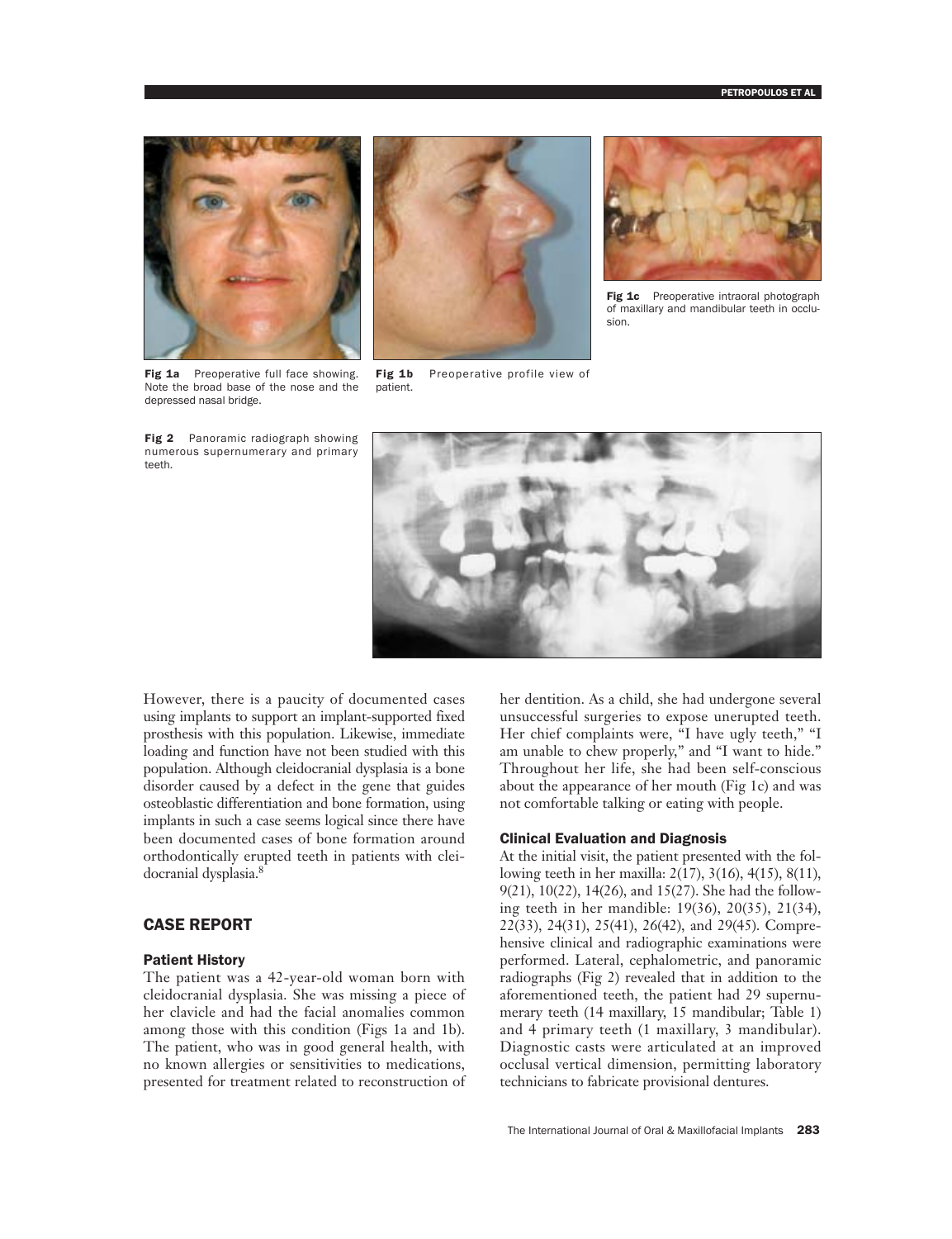| <b>Table 1 Location of Supernumerary Teeth</b> |                |
|------------------------------------------------|----------------|
| <b>Region</b>                                  | No. of teeth   |
| Maxilla                                        |                |
| Right                                          |                |
| Third molar                                    | $\overline{2}$ |
| Second molar                                   | 1              |
| Second premolar                                | $\overline{1}$ |
| First premolar                                 | 1              |
| Canine                                         | $\overline{2}$ |
| Lateral incisor                                | 1              |
| Left                                           |                |
| Canine                                         | $\overline{2}$ |
| First premolar                                 | $\overline{2}$ |
| Second premolar                                | $\overline{1}$ |
| Third premolar                                 | 1              |
| Mandible                                       |                |
| I eft                                          |                |
| Third molar                                    | 1              |
| Second molar                                   | 1              |
| Second premolar                                | 1              |
| First premolar                                 | 1              |
| Canine                                         | 1              |
| Lateral incisor                                | 1              |
| Central incisor                                | $\overline{1}$ |
| Right                                          |                |
| Central incisor                                | $\overline{1}$ |
| Lateral incisor                                | 1              |
| Canine                                         | $\overline{1}$ |
| First premolar                                 | 1              |
| Second premolar                                | 1              |
| First molar                                    | 1              |
| Second molar                                   | $\overline{1}$ |
| Third molar                                    | 1              |



Fig 3a Encapsulated maxillary supernumerary teeth.



Fig 3b Large voids in the alveolar bone following extractions.

## Tooth Extraction

General anesthesia, propofol (Diprivan; Astra-Zeneca, Wilmington, DE) as an induction agent followed by isofluorane (Florane; Abbott Laboratories, Dallas, TX) for maintenance of anesthesia were administered by a board-certified anesthesiologist using nasal intubation. This was followed by local anesthesia, 18 mL of 0.5% Marcaine (Abbott Laboratories) with 1:200,000 epinephrine. All the patient's teeth were extracted. Curettes were used to remove the soft tissue encapsulation from the deeply impacted supernumerary teeth (Fig 3a). Following the extractions, alveoloplasty was used to harvest bone that was then regrafted into the osseous defects (Fig 3b). The grafted bone was mixed with a tetracycline solution (Ivax Pharmaceuticals, Miami, FL) and loosely packed. Primary closure of the flaps created a biologic seal immediately prior to the relining of the provisional removable prostheses. The patient returned for suture removal and monthly relining of the provisional prostheses using a temporary denture retaining material (Visco-Gel; Dentsply, York, PA).

## Surgical Placement of Implants in the Mandible

Three months after the extractions, the patient presented for the placement of dental implants. General anesthesia was administered by a board-certified anesthesiologist using nasal intubation, followed by local anesthesia, using the same drugs used for tooth extraction. In the mandibular arch, a crestal incision with dissection and flap elevation was made bilaterally from second molar to second molar. Six 3.75  $\times$ 13-mm implants (Brånemark TiUnite Mk III; Nobel Biocare, Göteborg, Sweden) were placed in the left first premolar, left canine, left central incisor, right central incisor, right lateral incisor, and right canine regions. All mandibular implants were immediately loaded with abutments and an acrylic resin fixed prosthesis (Figs 4a and 4b).<sup>9</sup>

## Surgical Placement of Implants in the Maxilla

Immediately following placement of the mandibular implants, 10 implants were placed in the maxilla following the 2-stage Brånemark protocol.<sup>10</sup> Five  $4 \times 15$ -mm implants were placed in the right third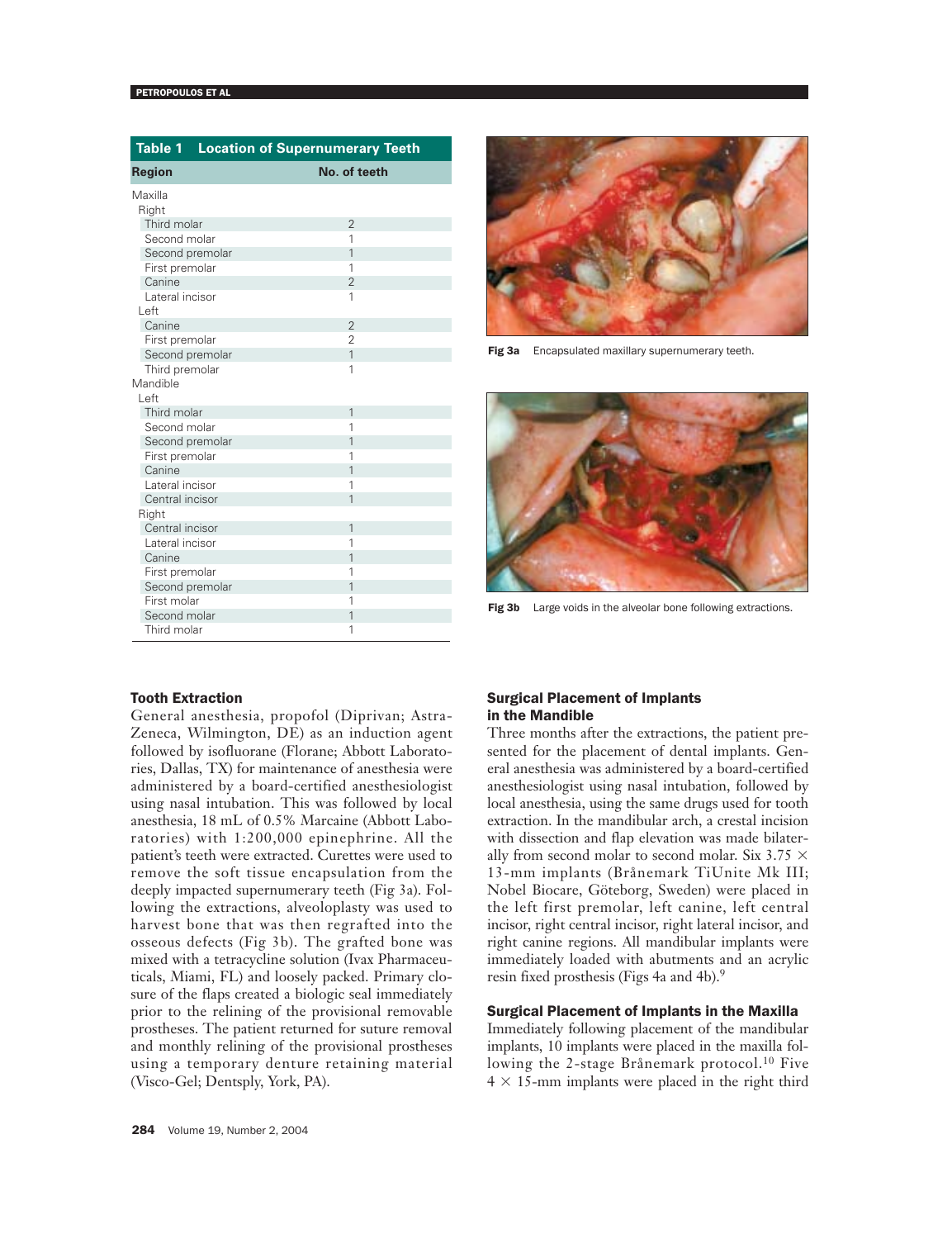

Fig 4a Occlusal view of the mandibular temporary prosthesis. Fig 4b Temporary mandibular prosthesis in place with transi-



tional complete maxillary denture.

molar, right first molar, right central incisor, left second molar, and left third molar regions, and five  $4 \times 13$ -mm implants were placed in the right canine, right lateral incisor, left central incisor, left canine, and left first premolar regions (Brånemark TiUnite Mk IV; Nobel Biocare). Primary closure was established using Vicryl sutures (Ethicon, Somerville, NJ). The maxillary provisional denture was relined and seated 10 days after the implant surgery.

#### Postsurgical Care

Following the surgery, the patient was provided with postsurgical instructions, cold therapy, standard medications (anti-inflammatory pain medication, steroids to control swelling, antibiotics, and chlorhexidine rinse), and dietary restrictions, which included a strictly soft diet for 8 weeks.

#### Definitive Prosthesis for the Mandible

Three months after surgical and restorative procedures for the mandibular arch, the patient presented for fabrication of the definitive prosthesis for the mandibular arch. An interocclusal registration was made using vinyl polysiloxane bite registration material (Regisil; Dentsply). The final impression was made using the existing mandibular fixed prosthesis as an impression vehicle. Heavy body vinyl polysiloxane impression material (Reprosil; Dentsply) was inserted beneath the prosthesis using a syringe, and a pickup impression was made. A master cast was created by placing abutment analogs of the modified impression copings within the fixed prosthesis. In the authors' experience, use of the immediately loaded fixed prosthesis as an impression vehicle creates an exceptionally accurate master cast. The maxillary denture was duplicated using alginate impression material. The interocclusal registration and the provisional restorations were used to articulate the maxillary edentulous cast against

the mandibular master cast. The laboratory then began fabrication of the definitive metal-reinforced mandibular prosthesis.

The patient participated in try-ins for functional and esthetic assessment as well as verification of the recorded vertical dimension of occlusion. The definitive prosthesis was then delivered.

## Fabrication of a Temporary Prosthesis for the Maxilla

Six months after surgical placement, the maxillary implants were uncovered. All the implants were osseointegrated except for the one in the right third molar region, which was encapsulated in fibrous tissue. This implant was removed. The abutments were connected, and a panoramic radiograph was taken to verify the fit. An acrylic resin temporary prosthesis was fabricated.

#### Definitive Prosthesis for the Maxilla

The final impression for the definitive prosthesis was made using fast-setting plaster (Kerr, Romulus, MI) to block out the undercut areas. The maxillomandibular relationship was recorded using Regisil at the existing vertical dimension of occlusion.

The gold-cast framework was tried-in 2 weeks after the final impressions. A panoramic radiograph was taken to verify the fit. It was necessary to section the casting. A pickup impression was made using Reprosil impression material along with another interocclusal record. The impression was poured in the laboratory and articulated.

The definitive prosthesis was fabricated of porcelain fused to gold. A panoramic radiograph was taken to verify the fit. The occlusion was adjusted so that all the contacts were even. The access holes were sealed using cotton and elastic light-curing material (Fermit; Ivoclar Vivadent, Schaan Lichtenstein). The patient was extremely pleased with the results (Figs 5a to 5c).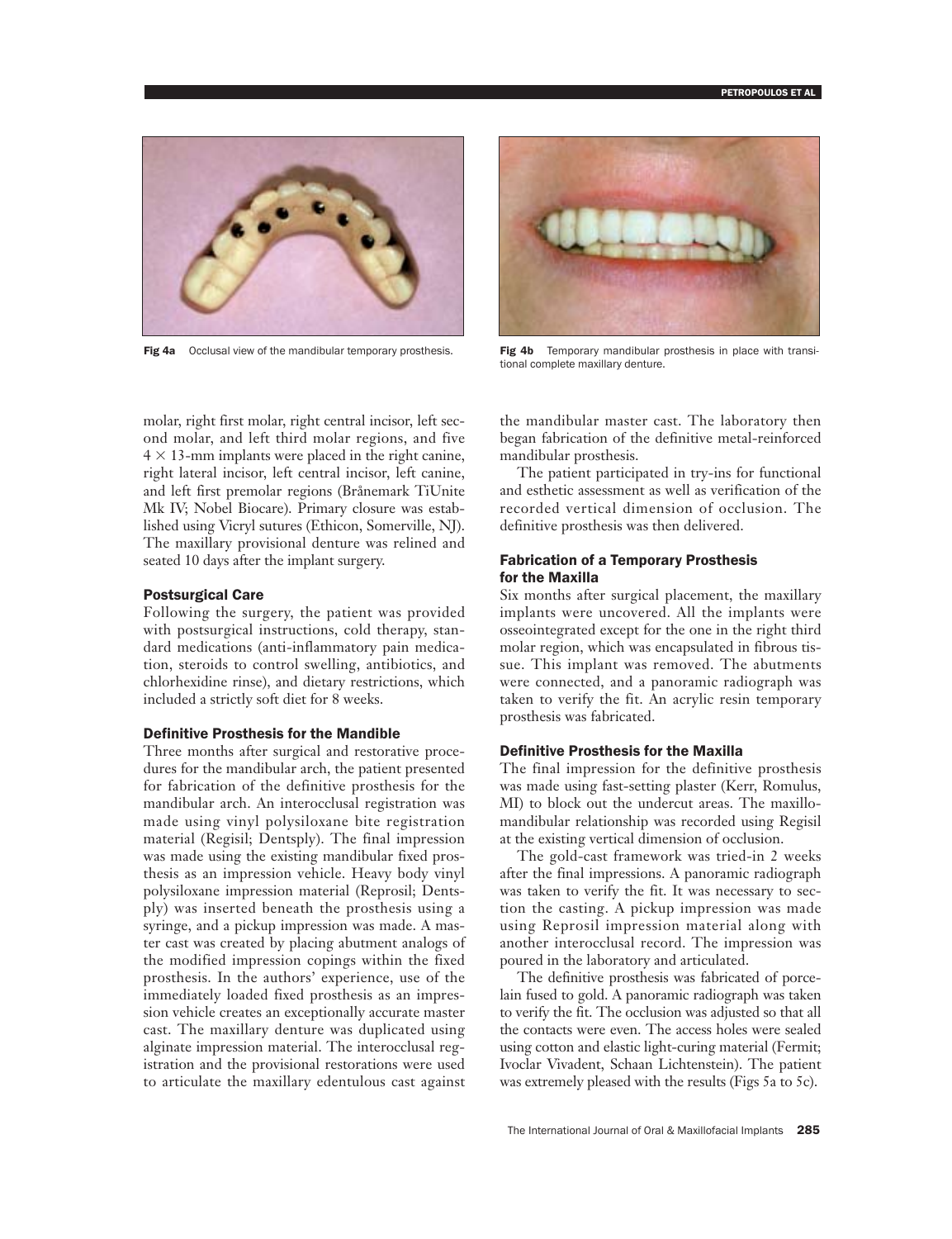



Fig 5a *(Left)* Maxillary porcelain-fused-togold restoration opposing mandibular gold bar denture teeth.

Fig 5b *(Right)* Postoperative esthetics.



Fig 5c A postoperative panoramic radiograph.

## **DISCUSSION**

This article describes the use of endosseous implants in treating a 42-year-old woman with cleidocranial dysplasia. The described protocol offers an effective treatment option for patients with cleidocranial dysplasia and eliminates the long-standing struggle with ill-fitting, uncomfortable, or unsightly removable prostheses. It relies heavily on coordinated surgical and restorative treatment provided by an experienced prosthodontic team. The entire reconstruction took 11 months from the time the patient first presented at the Prosthodontics Intermedica Dental Implant Center. The benefits of providing therapy in a timely fashion cannot be overstated.

Despite a lack of evidence-based data to support the potential for ossoeointegration around titanium implants in a patient with cleidocranial dysplasia, there was evidence that bone remodeling and osseointegration occurred with this patient despite the fact that this genetic defect affects osteoblastic activity. Therefore, it may be concluded based on

this patient report that osseointegration had effectively stabilized the implants. For a more definitive understanding of the specific biologic and biochemical mechanisms involved in cleidocranial dysplasia, long-term studies are needed. Although the favorable outcome with this individual patient demonstrates the potential for successful management of similar congenital anomalies, additional clinical research is necessary for universal application.

## ACKNOWLEDGMENTS

The following organizations generously contributed to the care of this patient: the Academy of Osseointegration Foundation, Charitable Grant Program; Nobel Biocare USA, Yorba Linda, CA (implant components); Prosthodontics Intermedica Foundation; the clinical, administrative, and laboratory staff of Prosthodontics Intermedica; Mr Bob Winkelman, Fort Washington Dental Laboratory; Dr Brian Wilson and Dr Dan Delaney, Anesthicare; Philips Oral Healthcare, Sonicare Division; Dr Fred Allen, School of Biomedical Engineering and Science, Drexel University; Dr Per-Ingvar Brånemark, and Dr Brigitta Bergendal.